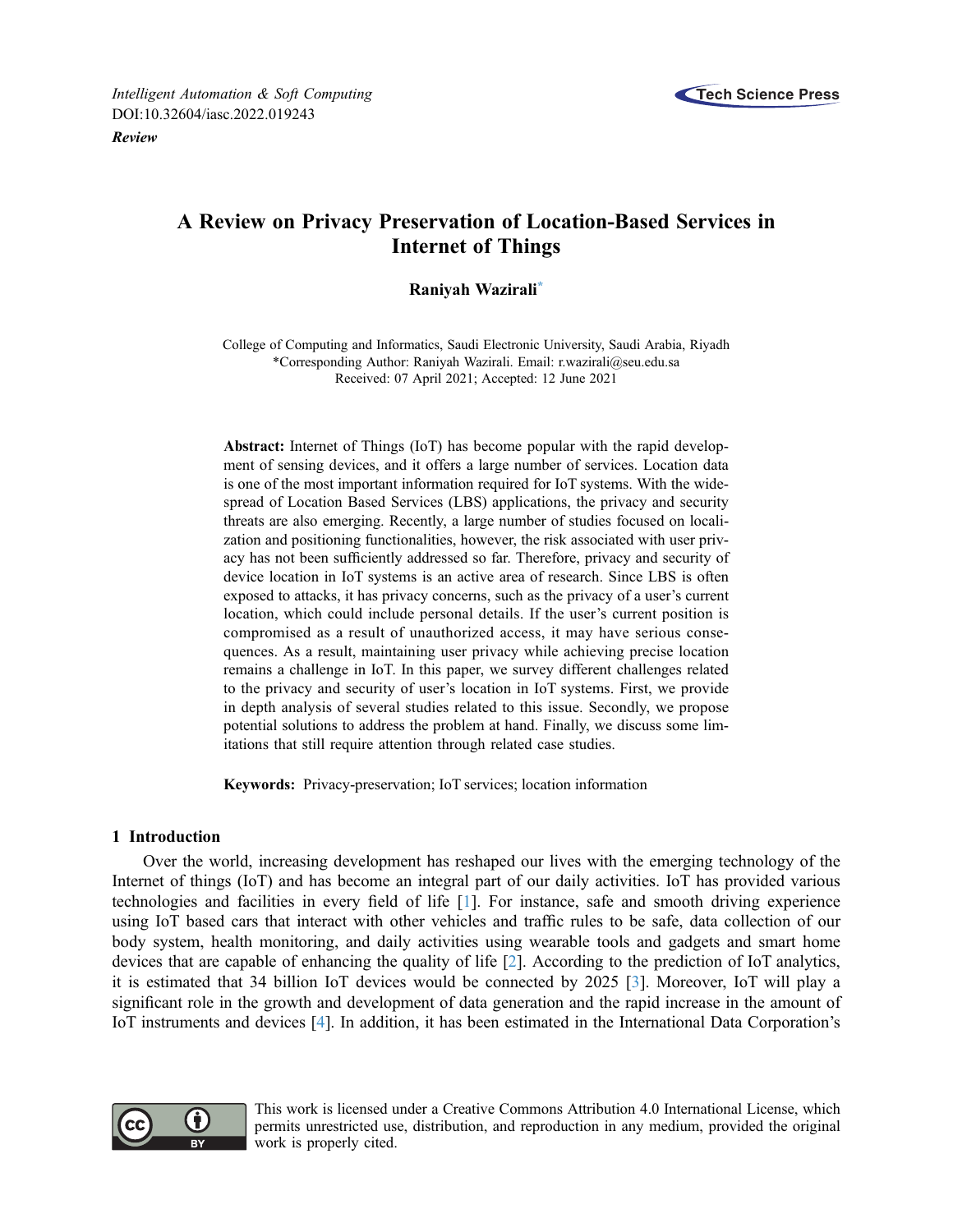2013 report, that in 2013 and 2020, data increases from 4.4 to 44 zettabytes that could lead to 180 zettabytes by 2025 [[5](#page-9-4)].

IoT devices have diversity in privacy protection, but most have disadvantages of power consumption and limited computational. So, many conventional privacy preservation techniques based on IoT did not prove successful [[6\]](#page-9-5). Recently, new practical techniques and methods (Machine learning (ML)) have gained attention to address and enhance the conventional privacy preservation approaches limitations. IoT-based devices interact and generate shared network systems, software, hardware, and application and process data. In new techniques, there is an opportunity to enhance previous operations and guide the automatic procedure. It is predicted that organizations' IoT projects based on approach machine learning were 10% in 2017, increasing to 80% by 2020 [\[7\]](#page-9-6). IoT produces many data that provide a platform to advance devices for data collection, monitoring, and processing of services of privacy protection. There are a privacy preservation operations like authentication, access control, regulatory compliance, and data aggregation of organizational data owners, users, and collectors enhanced using machine learning devices. Among various IoT, data components become protected, secured, and minimized contextual raw data sharing using ML-based devices. The risk related with user privacy has not been adequately addressed so far. Therefore, privacy and security of device location in IoT systems is an effective area of research. Since LBS is often exposed to attacks, it has privacy concerns, such as the privacy of a user's current location, which could include personal details. If the user's current location is exposed as a result of unauthorized access, it may have severe concerns. As a result, providing user privacy while attaining accurate location remains a challenge in IoT.

In an IoT environment, privacy must be a significant concern; for instance, privacy issues may arise in different phases of data sharing and interaction due to a large number of location information generation and collection in IoT devices. Location-based information in the IoT includes sensing, detecting, storing, processing, sharing, and using data among devices [\[8](#page-9-7)–[14](#page-10-0)]. A GPS sensor gathers information of locations that could be very sensitive for few uses. A consistent and flexible approach of privacy preservationbased services has dominant importance in the field of Information technology. It should be in mind that computational cost and energy resources are considered as a priority while selecting any privacy preservation technique in the IoT ecosystem. The following list highlights the privacy concerns within the IoT ecosystem as given below:

(a) Identification: While using any intelligent device, identification is an essential factor to know whether inventions in the field of the internet and communication devices like computers, mobile devices have become ubiquitous, networking, and some other technologies the Internet of Things (IoT) now have a significant role in the modern lifestyle, which is fundamentally changing science and society. Moreover, the applications based on the users' current location are rapidly expanding. Wireless technologies, RFID, 3G and 4G networks, Bluetooth, GPS systems, and other networking technologies are used to link networks of objects in the Internet of Things. This network allows the objects or "thing" to have unique identification and some backend system pattern of activities to communicate with each other by using cloud computing, web portals, or mobile computing. Keeping in view the pace of innovation in this industry it can be predicted that usage of IoT will exceed that of the Internet 30 times over and market worth will be more than \$100 billion. Our day-to-day activities will become uprising as a result of a merger between location-based services (LBSs), communication, and computing technologies. Both technologies play an important role in the world of the Internet of Things. Location-based services are being used in mobile devices more conventionally and become a very important element in developing the Internet of things. Usage of RFID technology and mobile logistic information collection in mobile devices highlights the importance of IoT. In an organization, identifying any user or system could be a serious issue [\[15](#page-10-1)]. There is a need to obtain a system that gives the device's identity to all connected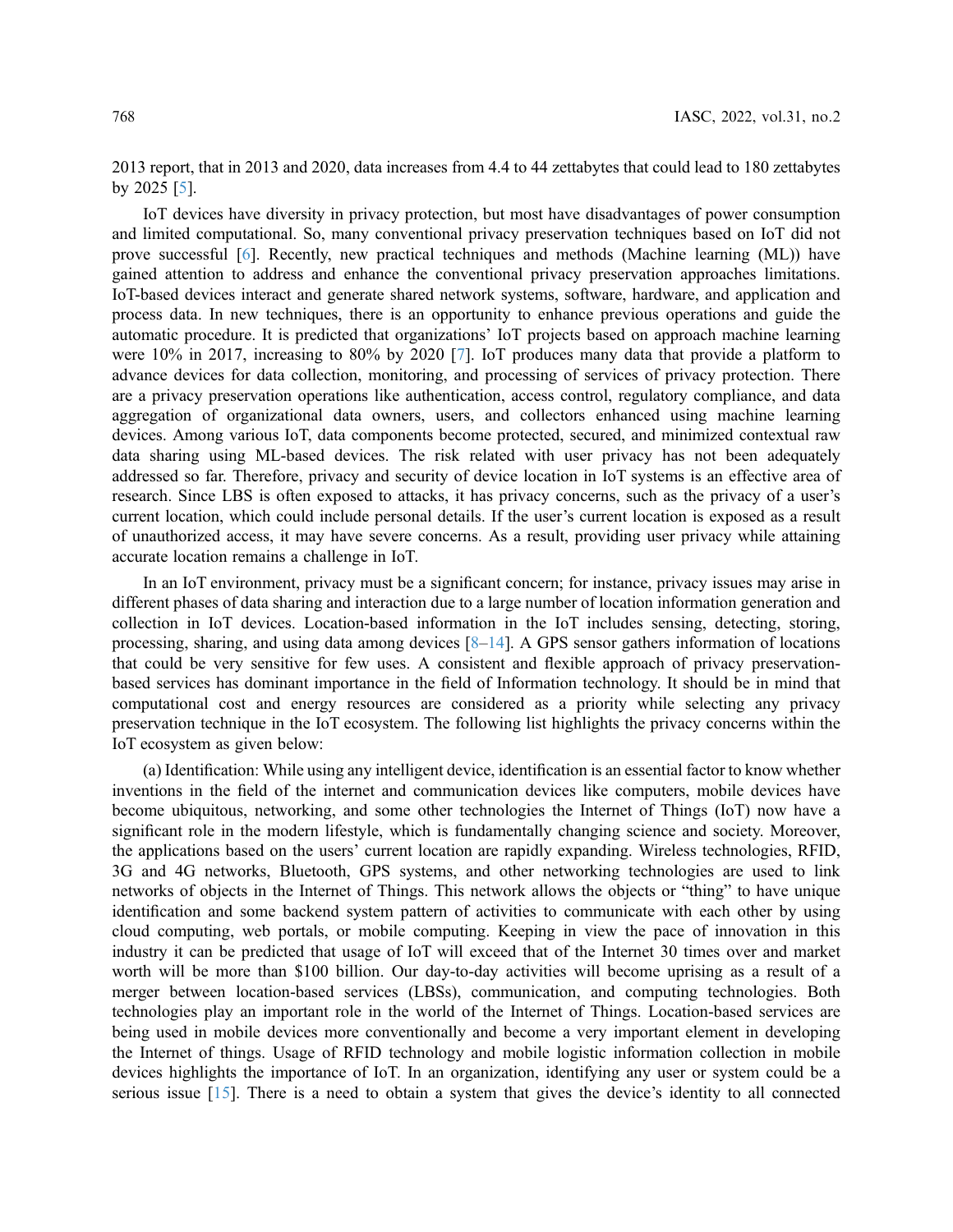authorized party's devices simultaneously. Authorized users should know about connected devices' identity to differentiate them from other instruments [[16](#page-10-2)–[18\]](#page-10-3).

(b) Authentication: Authentication is a challenging task in privacy preservation that requires proper authentication servers and frameworks to attain their goal through transmitting appropriates texts to other connected nodes to network devices. IoT-based privacy preservation techniques are lack of exchanging multiple messages to authentication servers like RFID approaches. These approaches do not exchange information to sensor notes as well [[15,](#page-10-1)[19\]](#page-10-4).

(c) Data Integrity: While any cyber breach, cybercriminals can be affected by various data control factors as they often face data changes during data transition, server outages, and electromagnetic intrusion. Data integrity is a valuable method to prevent data transmission and reception from external disturbances and cybercriminals' involvement using basic security surveillance methods. Therefore, in this case, without identification of threat system cannot exchange the data among users. Checksums and cyclic redundancy checks (CRC) ensure data accuracy and reliability using the error detection method [[15](#page-10-1)[,17](#page-10-5)].

(d) Trust: Trust is a multifactor term in various disciplines, dimensions, and concepts. It is more complex to establish and identify because of covering broad scope than security concerns in intelligent devices. Moreover, it is related to privacy concepts in which professionals use to identify any user's personal information about whether, when, and to whom he/she could disclose their privacy leaks [[20\]](#page-10-6). In permeating systems or IoT devices, many studies aim to enhance identity trust and attain privacy preservation. Therefore, a user will adopt the policies, beliefs, and Security of manufactured devices before sharing personal data with other instruments [[21\]](#page-10-7).

(e) Data Confidentiality: Data confidentiality prevents the users and confirms that sensitive information is trusted through using different mechanisms to secure unauthorized leakage. Security methods of data protection from illegal users are individually identified includes data encryption, biometric verification, and two-stage authentication of two dependent users [\[22](#page-10-8)]. For example, in IoT-based intelligent devices, data do not appear to other unauthorized readers, nor can they view sensor nodes or data labels [[23\]](#page-10-9).

In this paper, the author explains the location-based services on Section 2 and this include: Location Awareness, Location Information via GPS, Location Information Through Wireless and Location Using Cellular Network. Then, in Section 3 the paper discusses the privacy issues of location-based privacy follow by deliberating the existed works of location-based privacy. In Section 4, the paper analyses some related works and give the weaknesses and the strength of each method. Finally, Section 5 provides the conclusion.

### 2 Location-Based Services

In the Internet of things (IoT), there is a variety and broad use of LBSs in smartphone applications. Smartphone applications that users use and run on Androids or iPhones like group calendars, digital banking, and social networking (Facebook, WhatsApp, Twitter) often enable users to enhance the availability of devices services and access remote data anytime and anywhere. Consequently, almost every mobile phone, there are some examples of LBSs daily, including searching for a restaurant in the vicinity and searching the nearby area for shopping deals or discount shops. The lifestyle and the way of communication have improved using and sharing location information. The exchange of location data among servers, users, or ordinary people makes socialization easier through mobile location-based services.

A few years ago, studies estimated and found that most youngsters use SMS/text/messages to interact with other friends and organize parties or seminars [[24\]](#page-10-10). After that, mobile applications like WhatsApp, Facebook, Instagram, etc., in the cell phone industry significantly entered through SMS evolution. In addition, all smartphone applications take over the conventional use of messages with the extensive use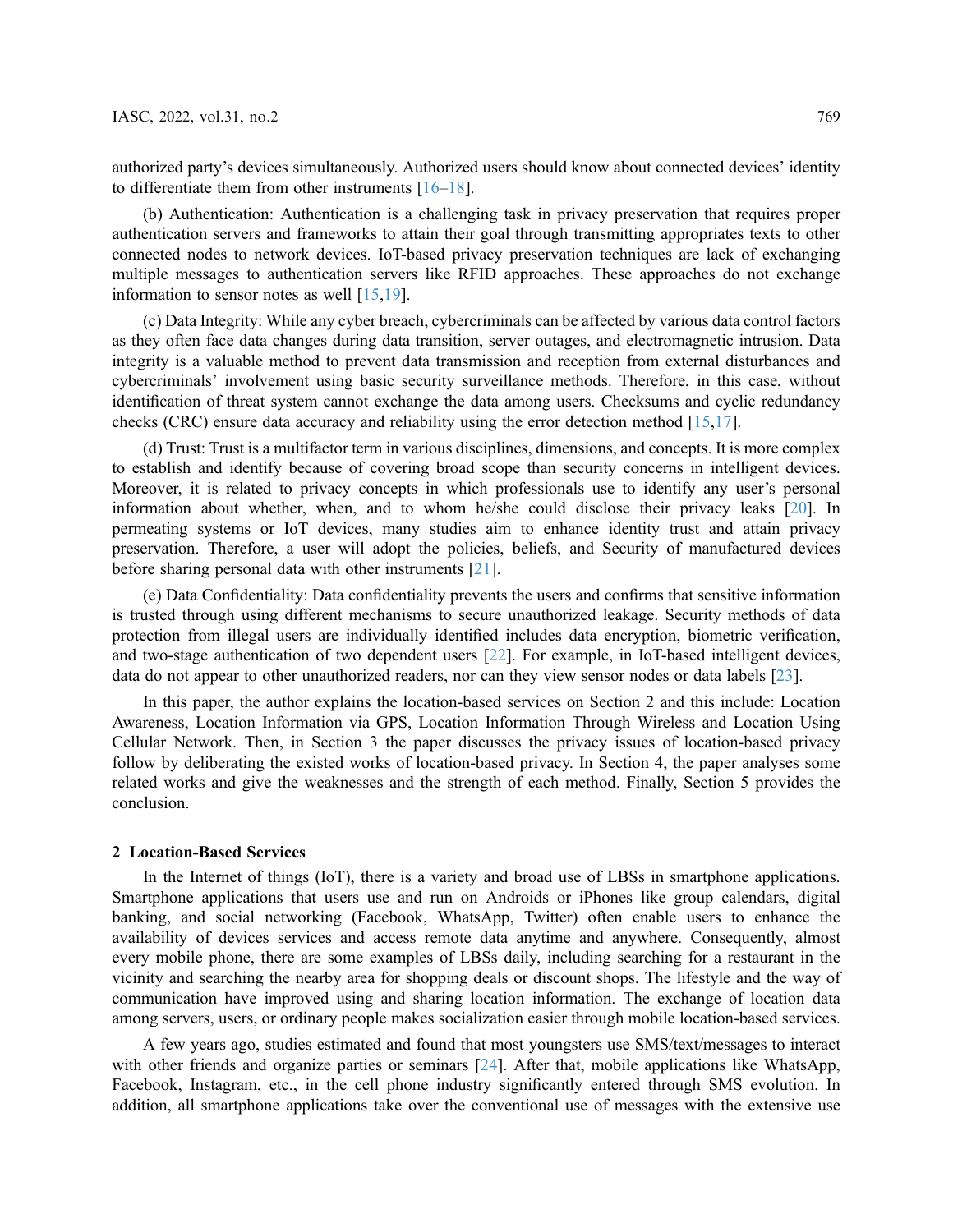of iOS, Android cell phones and Windows mobiles, SMS, and VOIP apps functioning on 3G, 4G, 5G, and wireless networks. These applications are considered social location information leakage sources that share location-based services and data to friends and other connected users [\[25](#page-10-11)]. Mobile applications like "WhatsApp" and "Viber" with cross-exchange capability offer users to share locations using audio, video texts, text messages, photos to other users without any cost via wireless Internet. Child location services are different location-based services that are also becoming common [[26\]](#page-10-12).

In traditional methods, only usernames, passwords, digital certificates, and other information are used to identify the user's location using just computer systems or authenticating individuals—IP addresses of users and time of access to the area often recorded in conventional methods. Recently, location awareness has become a common term among smartphone users—this term initiated from location and configuration information of networking. Moreover, network configuration and location information and notification of information changes in application are services provided in Network location awareness (NLA) [\[26](#page-10-12)]. This term has been evolved with the emerging technology of GPS and radio-equipped mobile gadgets. In Mobile devices and pervasive computing system providing location data as well as identity authentication becomes more useful. Identity of location information using the combination of these two terms defines the location based services. There are three methods that Hopper describes commonly used to save location data [\[27](#page-10-13)]: 1. Coordinates: It is a 2D or 3D trajectory of real values that showing the distance of a specific origin from an entity; 2. Proximity: Showing how much two or more than two entities are close to each other using a real numbers rounded to binary value; and, 3. Containment: a number showing the total of integration of various entities.

In 1972, the first research was conducted on the Global Positioning System (GPS) when United States Air Force (USAF) used ground-based pseudo-satellites to try development flight assessments of two prototypes of GPS operators on white sands missile range. Therefore, in the 1990's gulf war first time GPS satellites were extensively used [[28\]](#page-10-14). GPS receivers equipped with any device provide calculated precise timing of the signals sent out by GPS satellites. Usually, two dimensional (2D) operational mode required calls from 3 satellites. The 2D operation mode would not provide the elevation reading but calculate the horizontal coordinates. The 3D operation mode required four satellites that provided information on both the horizontal and elevation coordinates. Time is noted when the message is sent through satellite and transmitted from satellites and satellite's point at message sending. So, a minimum of four satellites received the message and a GPS receiver will obtain the time sent and position of satellite by calculating message transmission. The location procedure is as follows: the GPS receiver calculates the distance of four satellites from each satellite to locate these four satellites and their location. A mathematical principle called Trilateration was used to start this process. This principle is based on using geometrical shapes of circle, sphere or triangles to measure the distance points and relative and absolute location of each point as well. Consequently, latitude and longitude information along with altitude information sometimes obtained through a GPS navigation device.

With the development of wireless equipment, wireless devices connected to Wi-Fi signals obtained through wireless local areas networks (WLANs) are attracting more applications worldwide that called as Wi-Fi-based positioning systems (WPS). There are two methods of positioning in Wi-Fi access points using the localization mechanism. The first one is based on calculating the intensity of received signals, while the second one is based on WLAN fingerprinting [\[29](#page-10-15)]. A WLAN fingerprinting method is also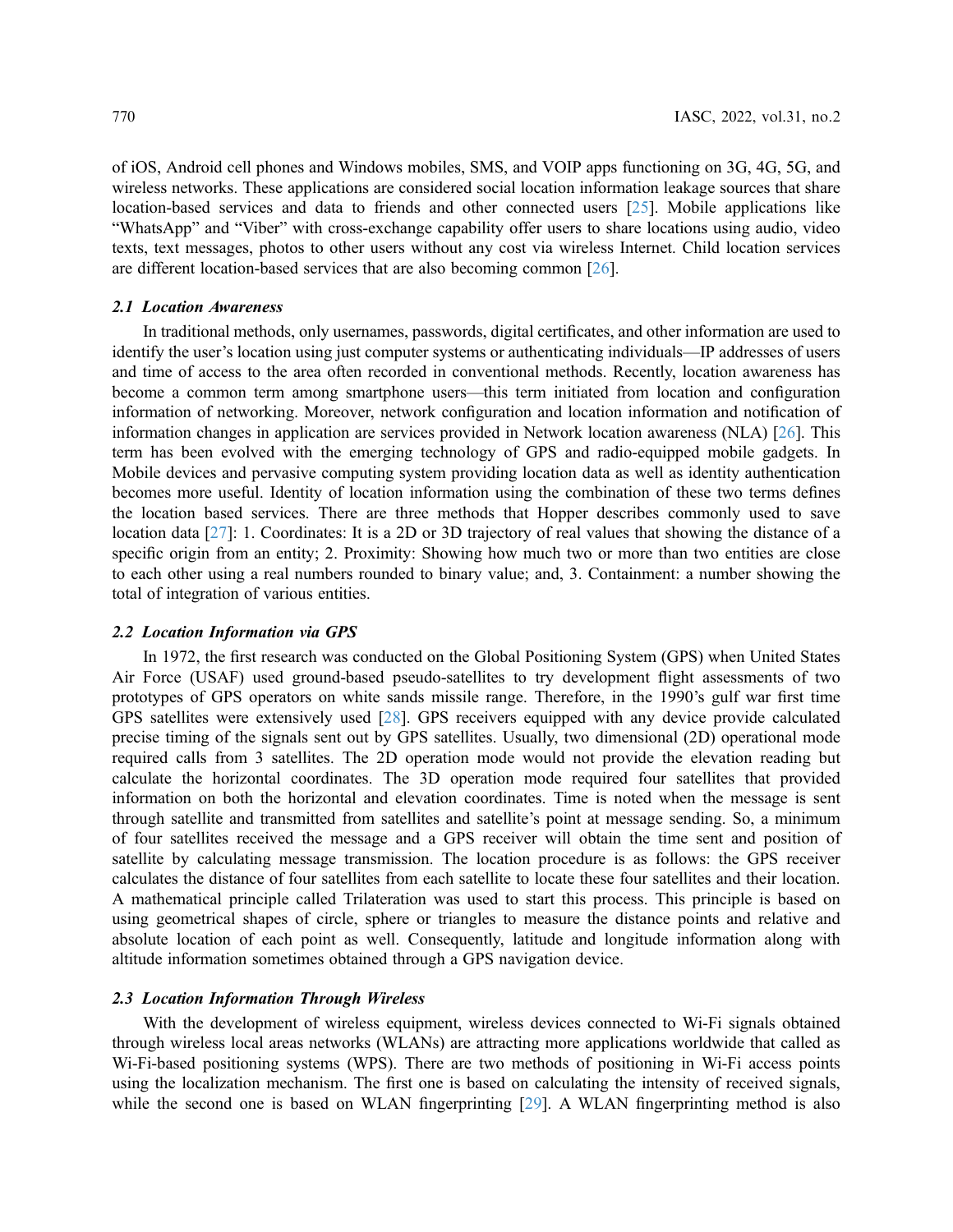called scene analysis or pattern matching technology. Its functioning setting is observed, and devices' current location is estimated via those observations [[30\]](#page-10-16). This technique estimates that every physical location contains a rare fingerprint that is similar to human fingerprints and various characteristics in wireless signal space. Fingerprinting technique further has two phases of operating procedure. In the first phase, WLAN scanning and online locations are executed along with the map construction using the offline sampling phase. At the same time, the second phase is based on real-time monitoring of WLAN measurements to locate the WLAN devices [[31\]](#page-10-17).

GSM localization is a positioning system of obtaining device location via the cellular network. Radio towers are used to locate any device performed by multilateration of radio signals among two networks of two towers and devices. Multilateration is a navigation method in which the variation of distance of two or more than two locations are measured by recording the signals at known times [[32\]](#page-11-0). Excitingly, an active phone call is not required in this process of location searching. The signals strength of any antennae masts in vicinity area provide location signals to GSM. Following is the working procedure of GSM localization method: GSM enabled devices send calls through base stations that processed these calls to other networks. Then, general location or geographical area of any device determined in a base station. Other base stations likewise connect with the GSM empowered gadget and if data from a few base positions assembled, the area of the gadget can be limited utilizing triangulation. Triangulation is the way toward deciding the area of a location by estimating points from recognized focuses over one or the flip side of a fixed standard  $[33]$  $[33]$ .

### 3 LBS Security Problems

In location based services (LBSs) GPS application used to obtain users current location where he/she is living via smart devices like Android and iOS devices. This location information is obtained when the LBS server receives a text question of his location. This query will allow LBS server to locate the user's location via returning points of interest (POIs) near the uses like available vehicles in the vicinity, any restaurant, and obtain just-in-time tickets. Though, the linked possible privacy issues may offset the benefits. For instance, a cybercriminal could collect all queries and sensitive data sent to the LBS server of any particular user about his workplace, attitude, and personal profiles [[34](#page-11-2)[,35](#page-11-3)]. Moreover, in the greed of money and other strategic benefits, the LBS server may disclose the user's sensitive information to a third party. Expectedly, in recent research studies, LBSs are a hot topic of privacy-preservation. The study's objectives are to identify the conventional methods of privacy preservation, location-based services in the IoT ecosystem; and privacy and security challenges and issues related to these data prevention approaches.

### 4 Related Works

In recent advanced and technological development, many advanced types of research have been studied on the preservation of Privacy for IoT-based services [[36,](#page-11-4)[37](#page-11-5)]. The most focused solution to preserve privacy and handle massive amounts of data is the association of IoT and cloud computing. Location-based services have been gaining attraction among users in a recent era with widespread positioning technologies, wireless communication devices, and mobile wireless-based devices [[38](#page-11-6)–[40](#page-11-7)]. IoT may significantly impact users' data privacy as massive amounts of data are collected and shared with other devices. Furthermore, there are many challenges regarding user's Privacy from authorized parties and the collection of personalized and computational data in IoT [[41\]](#page-11-8). Location information is a primary source of leaking someone's location privacy that further impacts the data handling or processing of the Internet of Things (IoT). Therefore, location data is a massive component of the inefficient portfolio, supply chains, effective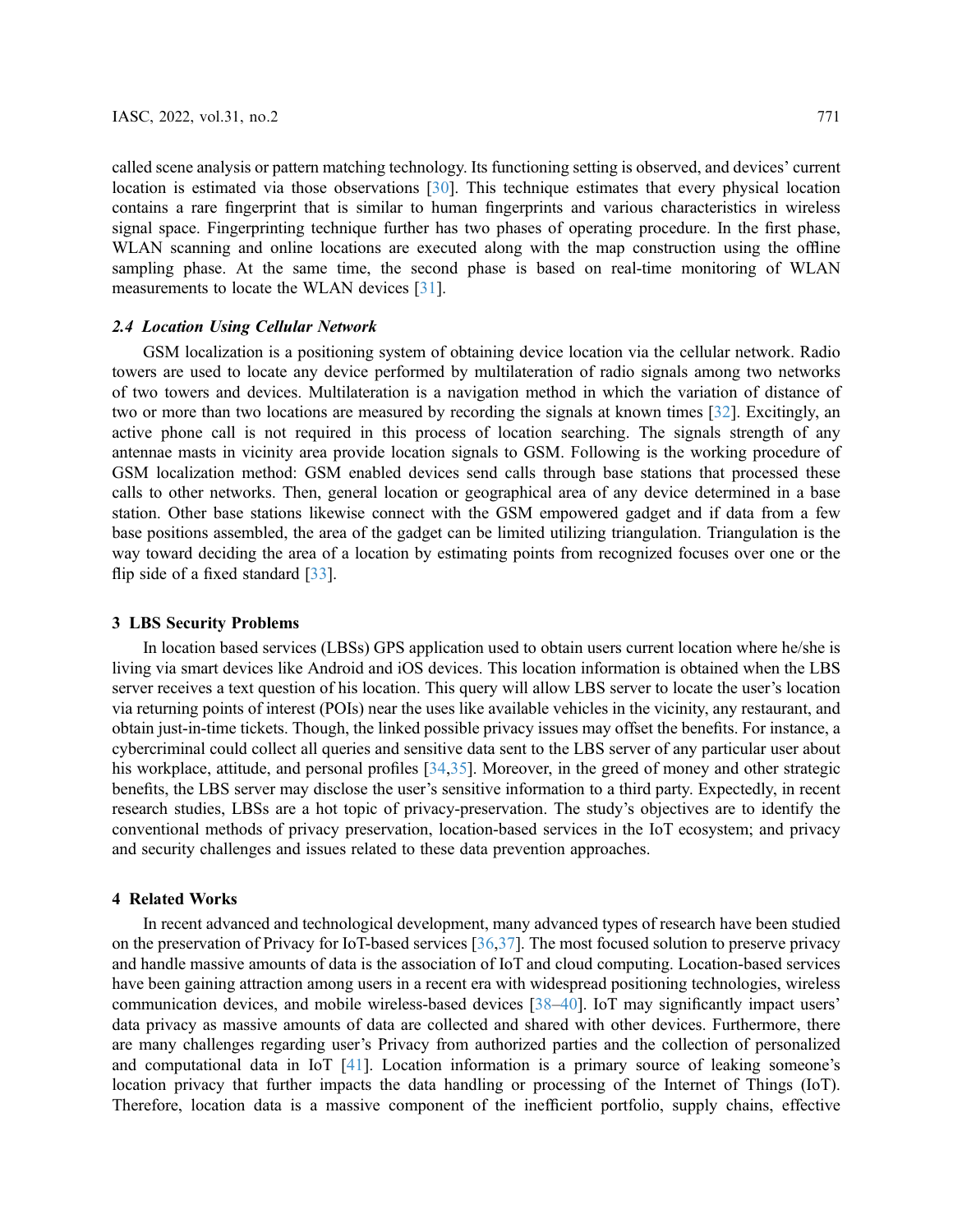transportation systems, mobile applications context-aware, and many other IoT-based services [[42\]](#page-11-9). Moreover, delicate location data is handled or organized without users' permission could cause privacy attacks and threat consequences, leading to severe challenges for the Security and Privacy of IoT services [[43](#page-11-10)–[45\]](#page-11-11).

Henze et al. suggested a user-driven privacy enforcement method that studied Privacy-preserving for single end-user for cloud-based services in the IoT [\[46](#page-11-12)]. Another research proposed the idea of PAgIoT, a Privacy-preserving Aggregation protocol that allows groups of entities for appropriate IoT settings and allows PAgIoT, a Privacy-preserving Aggregation protocol along with the permission of value correlation for privacy-preserving [[47\]](#page-11-13). In [\[48](#page-11-14)], a trust model of inconsequential privacy-preserving had been designed to minimize the privacy losses in the presence of unauthorized service providers. While using this model, the provider could be secured from disclosing information to third parties for illegal use. The authors in [[49\]](#page-11-15) conducted research work for roaming service to provide standard roaming capability and multilayered privacy preservation using a conditional privacy-preserving authentication with access linkability (CPAL). In [[50\]](#page-11-16), authors presented the idea of available resources and time duration for attackers that showed the trade-off among the handling load for an IoT note in contrast with the desired time limit of privacy preservation and estimated cost of breaking public-key cryptosystem as well. In addition, Jin et al. [\[51](#page-11-17)] discussed the architecture of smart cities realization by the Internet of things (IoT) that includes a complete urban localization data system and presents a transformational role of a conventional cyber-physical system. The authors in [[52\]](#page-11-18) suggested a privacy-by-design (PbD) technique to design new platforms for IoT devices. They could guide software engineers to analytically access the middleware platforms and IoT application's privacy capabilities.

This paper [[53\]](#page-11-19) presented a solution for IoT-based location privacy. Their project approves order securing symmetric encryption (OPSE) and k-anonymity method based on a uniform grid system. So, the anonymizer could only execute superficial similarities and differences of operations because of unawareness of the user's actual location information. In their proposed approach, they used to transform the user-based grid framework into a uniform grid framework by employing an entity of conversion capability. This permit user to avoid repeating queries from various users at the same query location base with a combined caching system that resultantly minimizes the overhead of the LBS server. Using this idea, it was concluded that user's location privacy could preserve by decreasing overheads at LBS server and anonymizers. In [\[54\]](#page-12-0) research, they presented the collaborative trajectory privacy-preserving (CTPP) scheme for nonstop queries. There is no need for any completely trusted entities to guarantee a trajectory privacy through caching-aware collaboration between users in this scheme. Their scheme's primary aim is to confuse LBS attackers by complicating the actual trajectory and issuing fake requests or queries. Moreover, they used to collect important information from multi-hop peers that was based on combined caching with the help of a multi-hop caching-aware cloaking algorithm. They then introduce a collaborative privacy-preserving fake queries-based algorithm to confuse the location service provider (LSP). The resultant verification of their scheme proved to be effective and efficient in processing time and cost of communication.

The authors of [[55\]](#page-12-1) research aimed to study previous or traditional studies to examine the limitation and future opportunities of using machine learning-based (ML) IoT privacy solutions. First, they explored, collected, and categorized various data sources in IoT. Then, they analyze the existing solutions designed, established, and performed to protect IoT privacy concerns. The authors of [[56\]](#page-12-2) study ensure locationbased privacy by comparing the Enhanced Semantic Obfuscation technique (ESOT) with a simple location obfuscation mechanism. Consequently, they concluded that ESOT has more computational overheads as compared to Simple Obfuscation Techniques. A novel Obfuscation technique is proposed to ensure the location privacy and get rid of Privacy and computational overhead. In [\[57](#page-12-3)], researchers aimed to describe and focused on possible location privacy risks of road networks provided and their protection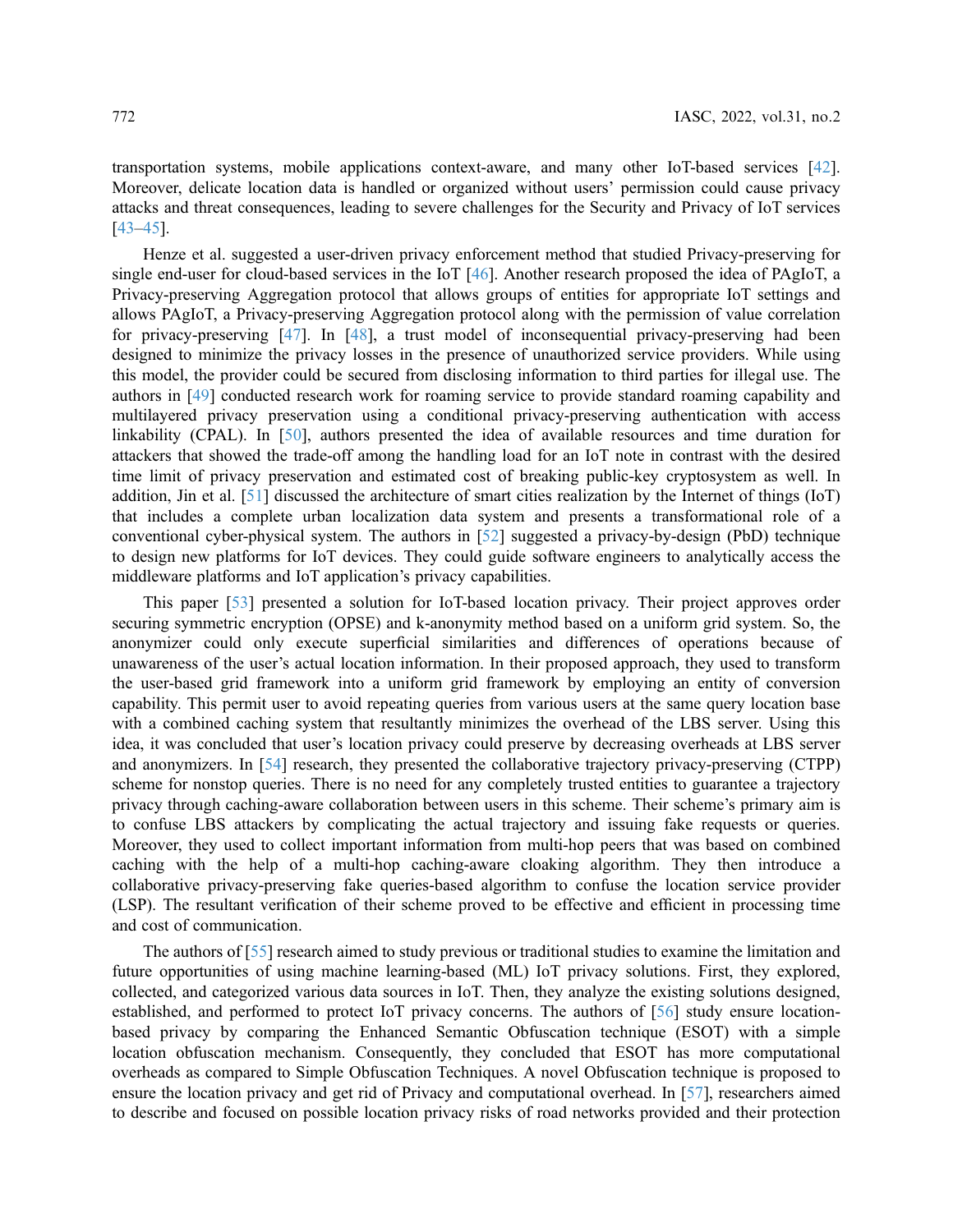methods in LBSs. They investigated various attacks (co-relation attack, inference, and intellectual merits attack) with possible broader impacts over LBSs for vehicular ad-hoc networks and provided (V ANET) users. Other objectives of the research were to provide effective and prolonged location privacy solutions and approaches.

In [\[58](#page-12-4)] paper, they proposed an efficient k-anonymity based Dummy Location and separate Circular Area (k-DLCA) approach to secure the user's location privacy. Compared to previous research, the k-DLCA algorithm attains a greedy method to select locations and showed resistance from adversary attacks with less chance of data exposure. Recently, there has been much research about protecting and preserving Privacy with quick response [[59\]](#page-12-5). Therefore, those researches can be summarized into two main methods: spatial and temporal cloaking and transformation of the user's location. In this paper, a new architecture is proposed by attaching a database to the existing gateway mobile location center (GMLC) in the mobile core network to protect user privacy and reduce response time. The results show that the new architecture protects user privacy well and reduces response time. A research study in [[60\]](#page-12-6) conducted privacy preservation of users' mobile phones in location-based Cyber Services (PPCS) by proposing a region-of-interest division-based algorithm. As compared to previous preserving methods, their suggested PPCS method produces dummy location information during specific locations' semantic data. The user's actual location exposure will exclude or minimize by enabling the generated sites of the PPCS algorithm. They analyzed and described that PPCS is prone to both plotting attacks and implication attacks. Moreover, they utilize extensive simulation to demonstrate and evaluate the proposed method effectively.

Authors in [\[61](#page-12-7)] first identify the threats to both global navigation satellite systems (GNSS) and nonglobal navigation satellite system (n-GNSS) and their solutions. They then proposed concrete cryptographic keys for location and positioning-based services in IoT devices' privacy and security threats. Consequently, they describe the state of art of policy rules preventing positioning resolutions and legal instruments to location information privacy. The studies reviewed in this literature provided information on IoT-based positioning system and localization in terms of technical and legal aspects and their security and privacy issues. They also aimed to suggest recommendations and visions for future IoTbased vigorous, secure, and privacy-preserving location-based ideas. In [[62\]](#page-12-8) literature study, they presented a privacy preservation method based on radius-constrained dummy trajectory (RcDT) in MSNs. For location information where the client sent LBS query, they propose trajectory (RcDT) in MSNs idea to view a user's reallocation by constraining the generated circular radius R. Additionally, this method leads to a comprehensive study of both risks of the single-location exposure and trajectory exposure threats.

In [[63\]](#page-12-9) study, authors proposed an advanced location privacy preservation mobile app, called MoveWithMe. This app hides the actual user's location and behavior by generating decoy queries in the user's app while using location-based mobile devices. MoveWithMe behaves like an actual human who quickly identifies the threats compared to previously studied research on dummy trajectories. Moreover, every decoy has semantical variation from all other real user's traces and specific geographic locations using different moving patterns, daily schemes, and social attitudes. This study [\[64](#page-12-10)] proposes a responsible rethought LBS privacy-preserving plan. In the rethinking situation, to cause clients to cooperate with cloud workers to acquire inquiry information, first and foremost, they develop area various leveled list and quality progressive file dependent on Bloom Filter. Furthermore, they partition one locale into nuclear areas utilizing Hilbert Curve, which guarantees the Privacy of questions and improves inquiry efficiency. Finally, they understand the sharing of scrambled information among various clients by responsible intermediary re-encryption (APRE) innovation, which can successfully reduce the intermediary re-encryption key [[65\]](#page-12-11).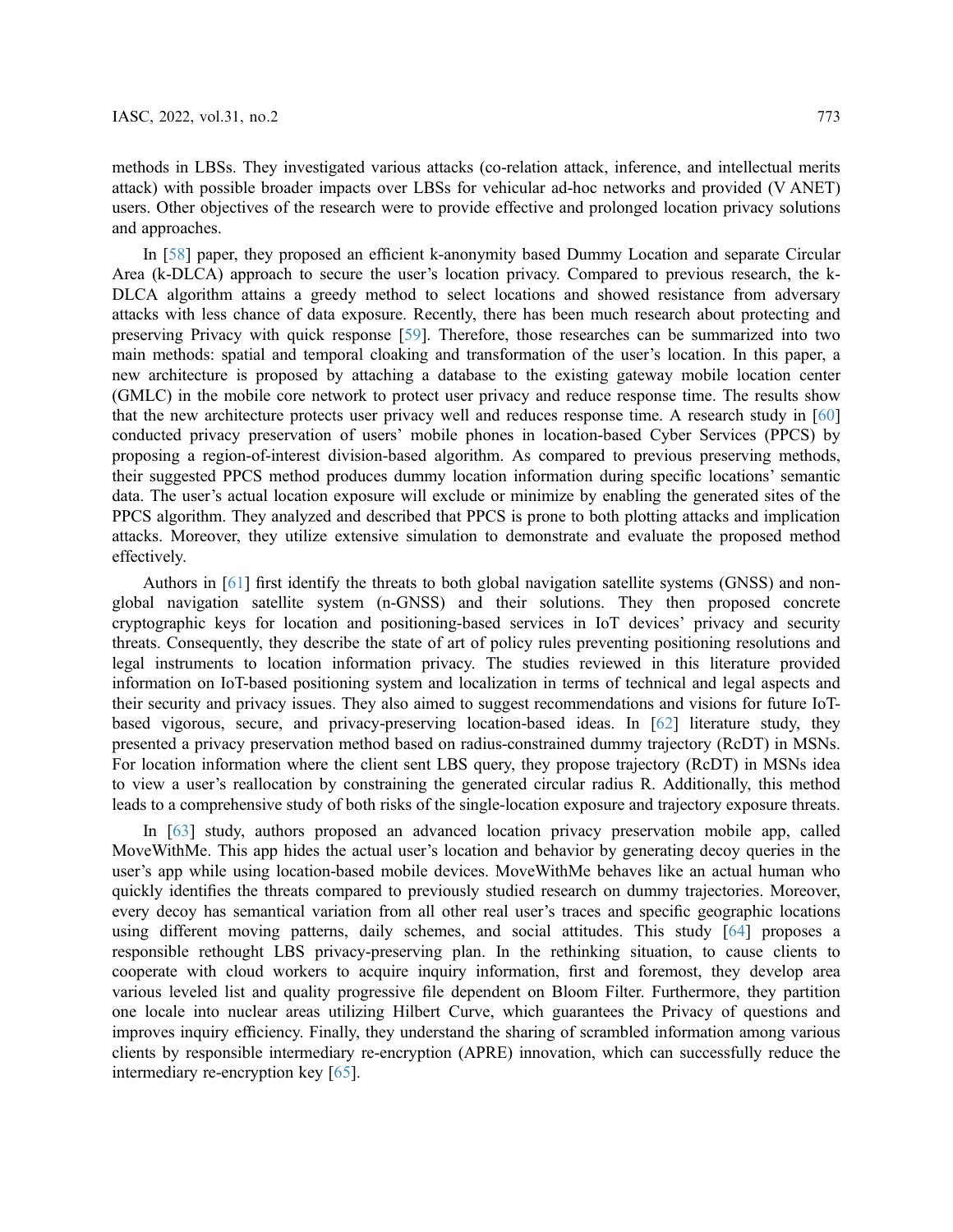# 5 Discussion

Above described techniques for privacy preservation in IoT devices provided opportunities and limitations in their uses as shown in table. For last years, location privacy has been a significant factor in the demanding developmental era. Moreover, most of the devices developed and commercially used because accuracy of devices is limited to few applications along with the availability of specific service providers.

In order to support innovation development effective and efficient location based services (LBSs), used to aware the servers on the basis of location and positioning information of Wi-Fi frameworks. Following is the table presenting the strengths and weakness of existing LBS techniques:

| Related<br>work    | Strengths                                                                                                                                                                                                                       | Weaknesses                                                                                                                                                                                                                                                                           |
|--------------------|---------------------------------------------------------------------------------------------------------------------------------------------------------------------------------------------------------------------------------|--------------------------------------------------------------------------------------------------------------------------------------------------------------------------------------------------------------------------------------------------------------------------------------|
| $\left[53\right]$  | The simulation and analysis of the proposed<br>could efficiently preserve the location privacy<br>along with the minimization of overheads at<br>the anonymizer and LBS server.                                                 | This idea cannot have proved to be high<br>scheme in this paper showed that this method Security for user's key because, in this method,<br>users always use a similar permit for infrequent<br>queries.                                                                             |
| [54]               | Based on collaborative caching, it collects<br>valuable information from multi-hop peers.<br>This proposed idea is effective and efficient in<br>terms of less processing time and low<br>communication cost.                   | A fully trusted third party is not easy to find.<br>Attackers could easily access the user's location<br>and query requests because these are attractive<br>targets for adversaries. So, when attackers<br>attacked their Privacy, user's information will be<br>exposed publically. |
| $\left[55\right]$  | This proposed idea has a robust analytical<br>framework as well as an effective processing<br>scheme.                                                                                                                           | Chances of less accuracy in analysis results<br>because needed homomorphic encryption<br>during the work to keep products accurate to the<br>original model.                                                                                                                         |
| $\lceil 56 \rceil$ | terms of less computational cost and efficient<br>solutions of location privacy preservation.                                                                                                                                   | High-level privacy preservation opportunity in Less enhanced privacy preservation efficiency<br>due to which users required and prefer to use<br>advanced S-Obfuscation or Enhanced Semantic<br>Obfuscation Technique for privacy preservation<br>in IoT services.                   |
| [57]               | The proposed model investigated various<br>attacks (co-relation attack, inference, and<br>intellectual merits attack) with possible<br>broader impacts over LBSs for vehicular ad-<br>hoc networks and provided (V ANET) users. | In the road map study of finding location<br>information, this technique did not provide the<br>complete guidelines for mobile users to locate a<br>path for identifying their privacy preferences.<br>Users could get confused due to a lack of proper<br>procedures.               |
| [58]               | The proposed $k$ -DLCA algorithm could<br>improve entropy for user's location privacy<br>preservation and hide the larger anonymity<br>zone's real-time location.                                                               | The proposed $k$ -DLCA algorithm has a<br>limitation of less user's mobile device<br>communication range.                                                                                                                                                                            |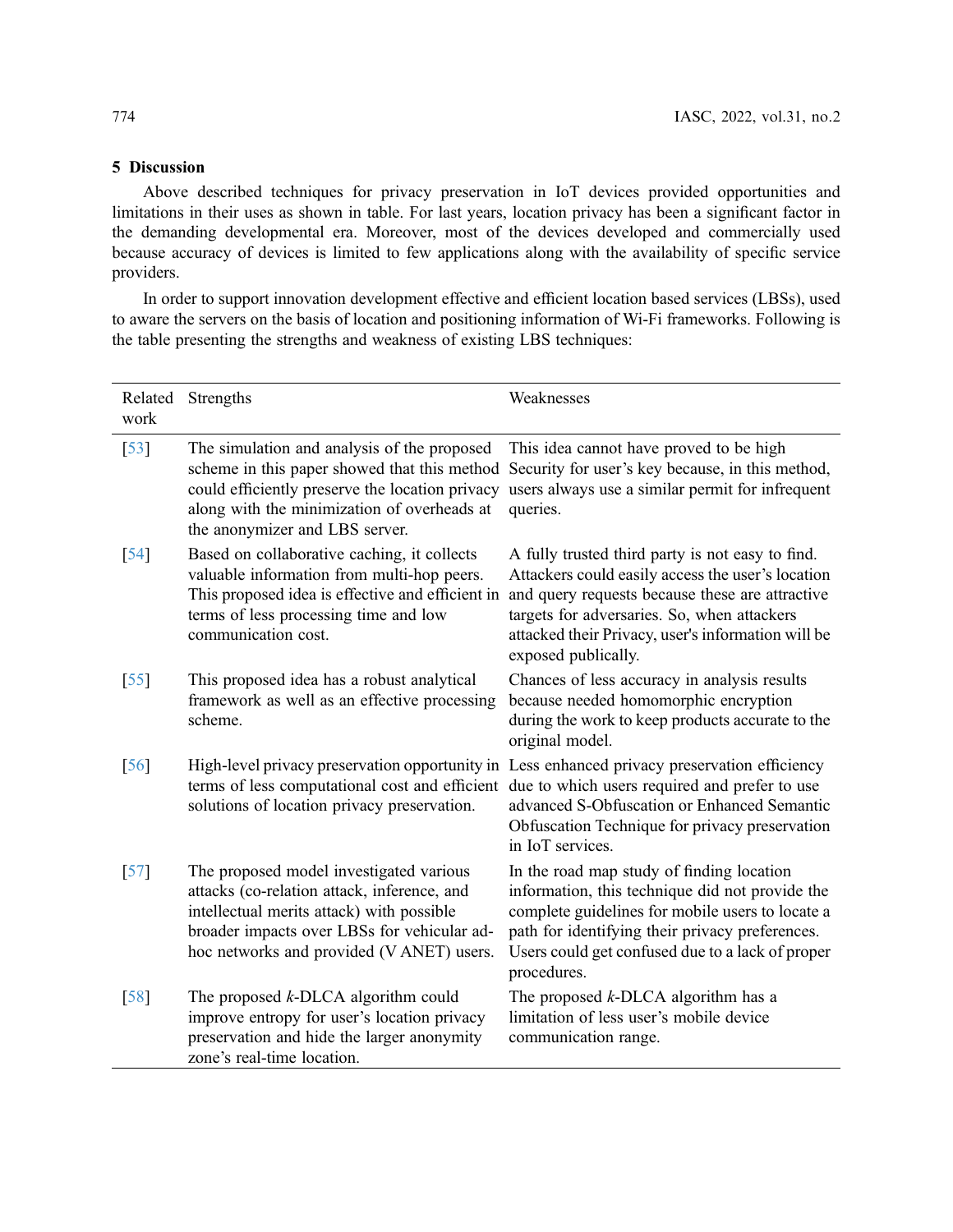| (continued).       |                                                                                                                                        |                                                                                                                       |
|--------------------|----------------------------------------------------------------------------------------------------------------------------------------|-----------------------------------------------------------------------------------------------------------------------|
| Related<br>work    | Strengths                                                                                                                              | Weaknesses                                                                                                            |
|                    | Minimize the chances of exposing the actual<br>location of users.                                                                      |                                                                                                                       |
| $\lceil 59 \rceil$ | The proposed GMLC technique minimizes<br>location services' response time to protect the<br>user's privacy in the mobile core network. | High maintenance and implementation cost of<br>launching new location services.                                       |
| <b>60</b>          | anonymity of reallocation as well as improved preservation levels in devices.<br>location privacy preservation opportunity.            | Provides better experimental results of user's Users could not select their own desired privacy                       |
| <b>66</b>          | and exclude single satellite faults.                                                                                                   | Effectively apply statistical methods to detect Required sufficient satellite visibility clearance<br>for redundancy. |
| [67]               | Quick response to any satellite faults and<br>enhance accuracy using differential<br>corrections.                                      | Limited service coverage area. Need to receive<br>and proceed satellite signals.                                      |
| [68, 69]           | Minimizing multiple errors without any<br>objection of external services.                                                              | Multiple faults will need the maximum number<br>of receivers and cause complexity.                                    |

Although this paper presents review on privacy preservation of location-based services in Internet of Things, the approach can be generalized and made applicable to many other applications within privacy applications. This IoT location study is urgent and essentially to assist dealing with massive crowds and gatherings which can also produce fast statistical information to be dealt with via visualizations [\[70](#page-12-12)–[74\]](#page-12-13). On the other hand, The work confidentially consideration is becoming vital problem affecting all IoT data. Because of high location mobility streaming demand, specific security methods could help solving this issue via light-weight cryptography and proper security [\[75](#page-12-14)].

# 6 Conclusion

Privacy has become the top of the significant suggestions as to the IoT devices. Protection prolonged methods obscurity in the IoT. Reporting and information mining inside any IoT situation could shape expected damage to people because of the programmed interaction of information assortment, their capacity, and how individual information can be effortlessly shared and examined. In addition, the establishments and guidelines for advanced protection were set up specific years before the Internet incorporation. These guidelines manage the assortment of information and access privileges and guarantee right. That is not true anymore today. At its most straightforward definition, protection implies giving clients the alternative to control how their gathered individual data may be utilized, explicitly for auxiliary utilization and outsider access. For instance, in the online climate, security decisions can be practiced by just clicking a container on the program screen that demonstrates a client's choice concerning utilizing the data being gathered. The idea continued as before in the advancement of longrange interpersonal communication, where clients on Facebook show to whom and to which degree their data can be uncovered. These are known as the standards of notice and decision.

The major consequence faced in the development of the Internet of Things is "Privacy". Information collection and reporting within an IoT situation can be harmful to individuals because personal data can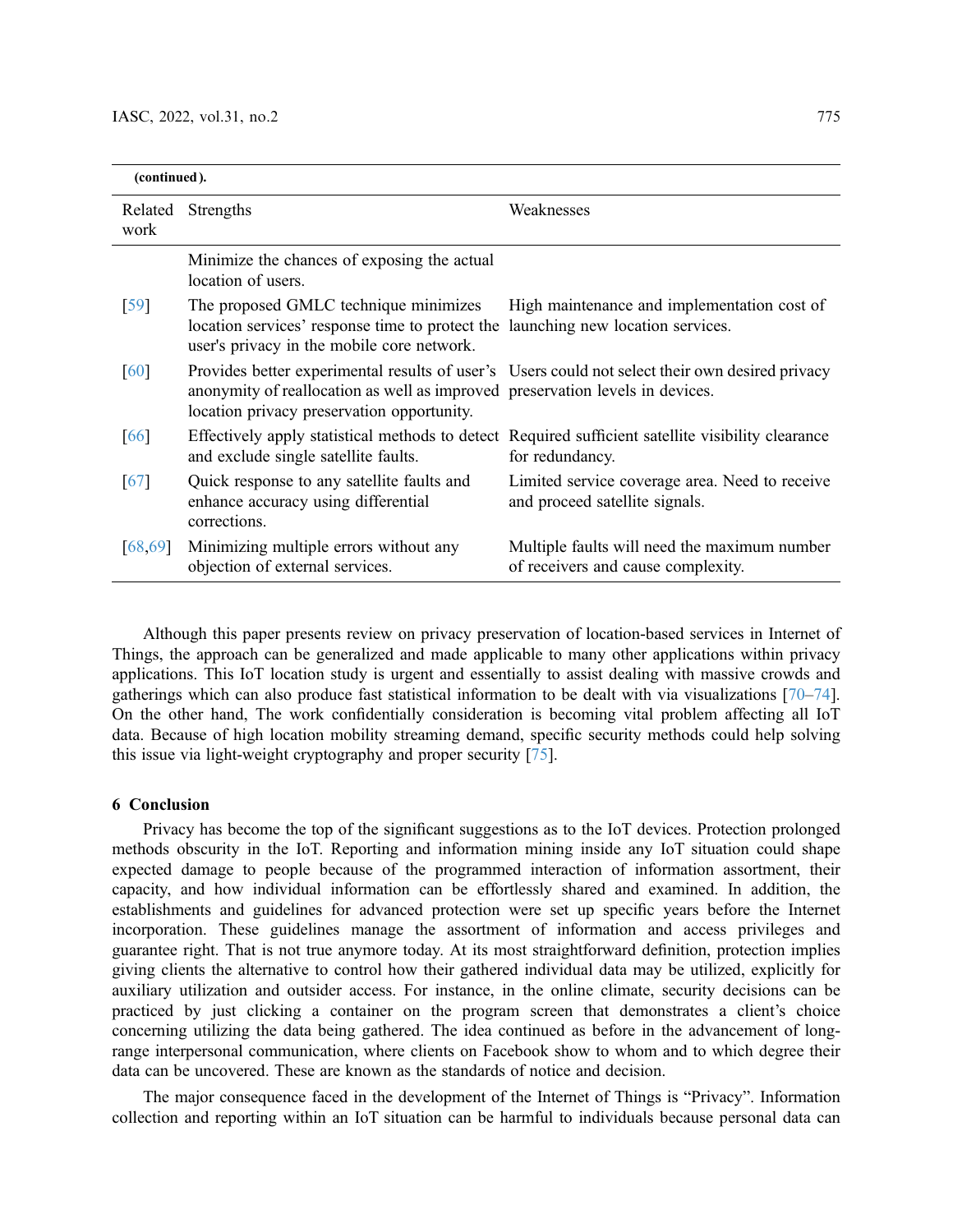be easily shared due to automation in the process of data collection, storage, and assessment. Unfortunately, security and privacy issues have not always gotten the attention they merit when developing IoT devices and systems, resulting in widespread security issues that affect protected localization, location data, and location based services IoT. Context-awareness is a key feature of IoT, and location data and location-based services play critical roles in such systems. The demand will increase for the use of LBS in terms of technology,

One of the upcoming market trends is the rising popularity of cloud-based analytics. Retailers can boost their sales volume and profitability by using big data analytics to improve their understanding of customer market trends. Improve the search experience for customers big data analytics are used by location-as-aservice companies to provide cloud-based and mobile LBS web services that can incorporate real-time location data.

Recently, a number of traditional methods have been proposed to preserve the privacy of IoT systems and the localization data of the users. When transmitting the information between the devices, the traditional methods of obfuscation simply substitute the true location data with a fake location data. Whereas, some methods aim to avoid the disclosure of unnecessary information, while others rely on access control and anonymization strategies like mix zone. Furthermore, there are numerous solutions for improving the robustness, stability, and privacy of LBSs in the IoT. They always come with hefty costs and necessitate advanced knowledge in order to be properly implemented. All of these methods have certain limitations, therefore keeping in view the aspects of the IoT system and its heterogeneity, it is essential to investigate and research reliable solutions.

Funding Statement: The authors received no specific funding for this study.

Conflicts of Interest: The authors declare that they have no conflicts of interest to report regarding the present study.

### References

- <span id="page-9-0"></span>[1] R. Agarwal, D. G. Fernandez, T. Elsaleh, A. Gyrard, J. Lanza et al., "Unified IoT ontology to enable interoperability and federation of testbeds," in 2016 IEEE 3rd World Forum on Internet of Things, Reston, VA, USA, IEEE, pp. 70–77, 2016.
- <span id="page-9-1"></span>[2] D. A. Audich, R. Dara and B. Nonnecke, "Privacy policy annotation for semi-automated analysis: A cost-effective approach," in IFIP Int. Conf. on Trust Management, Cham, Springer, pp. 29–44, 2018.
- <span id="page-9-2"></span>[3] K. L. Lueth, "State of the IoT 2018: Number of IoT devices now at 7B–market accelerating," IOT Analytics. 2018. [Online]. Available: <https://iot-analytics.com/state-of-the-iot-update-q1-q2-2018-number-of-iot-devices-now-7b/>.
- <span id="page-9-3"></span>[4] I. Lin and T. Liao, "A survey of blockchain security issues and challenges," IJ Network Security, vol. 19, no. 5, pp. 63–72, 2017.
- <span id="page-9-4"></span>[5] M. Kanellos, "152,000 smart devices every minute in 2025: IDC outlines the future of smart things," 2016. [Online]. Available: [https://www.forbes.com/sites/michaelkanellos/2016/03/03/152000-smart-devices-every](https://www.forbes.com/sites/michaelkanellos/2016/03/03/152000-smart-devices-every-minute-in-2025-idc-outlines-the-future-of-smart-things/#636d2caa4b63)[minute-in-2025-idc-outlines-the-future-of-smart-things/#636d2caa4b63](https://www.forbes.com/sites/michaelkanellos/2016/03/03/152000-smart-devices-every-minute-in-2025-idc-outlines-the-future-of-smart-things/#636d2caa4b63).
- <span id="page-9-5"></span>[6] R. Das, A. Gadre, S. Zhang, S. Kumar and J. K. F. Moura, "A deep learning approach to IoT authentication," in 2018 IEEE Int. Conf. on Communications, Kansas City, USA, IEEE, pp. 1–6, 2018.
- <span id="page-9-6"></span>[7] M. P. Papernot, N. McDaniel, S. Patrick and W. Arunesh, "Sok: Security and privacy in machine learning," in 2018 IEEE European Symp. on Security and Privacy, UK, pp. 399–414, 2018.
- <span id="page-9-7"></span>[8] R. P. Minch and P. Robert, "Location privacy in the era of the internet of things and big data analytics," in 2015 48th Hawaii Int. Conf. on System Sciences, (HICSS), USA, IEEE, pp. 1521–1530, 2015.
- [9] J. H. Ziegeldorf, O. G. Morchon and K. Wehrle, "Privacy in the internet of things: Threats and challenges," Security and Communication Networks, vol. 7, no. 12, pp. 2728–2742, 2014.
- [10] S. Jain and N. Kesswani, "IoTP an efficient privacy preserving scheme for internet of things environment," International Journal of Information Security and Privacy, vol. 14, no. 2, pp. 116–142, 2020.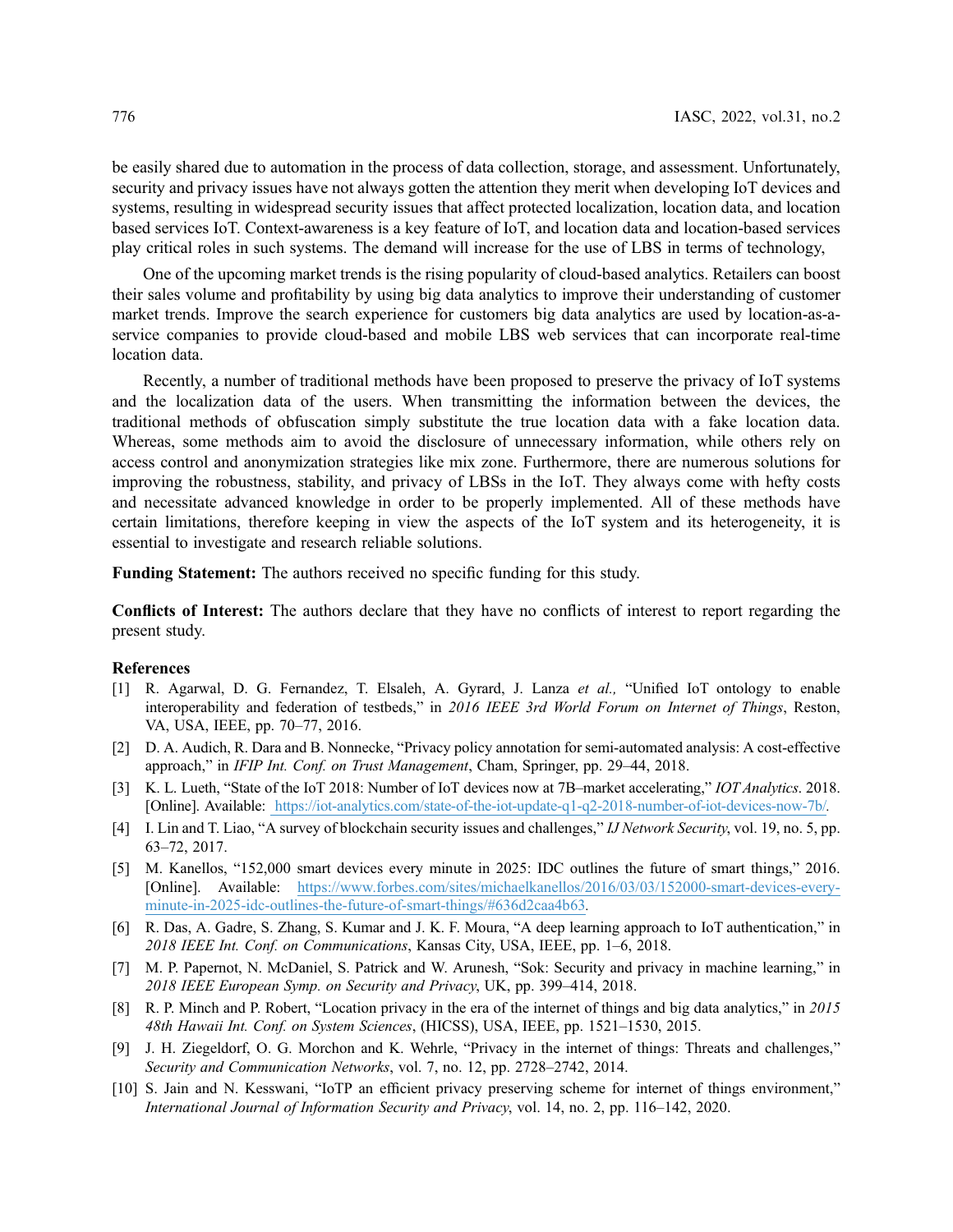- [11] R. Kaur, K. Verma, S. K. Jain and N. Kesswani, "Efficient routing protocol for location privacy preserving in internet of things," International Journal of Information Security and Privacy, vol. 13, no. 1, pp. 70–85, 2019.
- [12] S. Kraijak and P. Tuwanut, "A survey on internet of things architecture, protocols, possible applications, security, privacy, real-world implementation and future trends," in 2015 IEEE 16th Int. Conf. on Communication Technology, Korea (South), pp. 26–31, 2015.
- [13] S. Moganedi and J. Mtsweni, "Beyond the convenience of the internet of things: Security and privacy concerns," in IST-Africa 2017 Conference, 02 June 2017, Windhoek, Namibia, pp. 1–10, 2017.
- <span id="page-10-0"></span>[14] S. K. Jain, N. Kesswani and B. Agarwal, "Security, privacy and trust: Privacy preserving model for internet of things," International Journal of Intelligent Information and Database Systems, vol. 13, no. 2–4, pp. 249–277, 2020.
- <span id="page-10-1"></span>[15] S. Sicari, A. Rizzardi and L. A. Grieco, "Security, privacy and trust in internet of things: The road ahead," Computer Networks, vol. 76, no. 15, pp. 146–164, 2015.
- <span id="page-10-2"></span>[16] J. Gubbi, R. Buyya, S. Marusic and M. Palaniswami, "Internet of things (IoT): A vision, architectural elements, and future directions," Future Generation Computer Systems, vol. 29, no. 7, pp. 1645–1660, 2013.
- <span id="page-10-5"></span>[17] L. Atzori, I. Antonio and M. Giacomo, "The internet of things: A survey," Computer Networks, vol. 54, no. 15, pp. 2787–2805, 2010.
- <span id="page-10-3"></span>[18] A. Riahi Sfar, E. Natalizio, Y. Challal and Z. Chtourou, "A roadmap for security challenges in the Internet of Things," Digital Communications and Networks, vol. 4, no. 2, pp. 118–137, 2018.
- <span id="page-10-4"></span>[19] M. Farooq, M. Waseem, A. Khairi and S. Mazhar, "A critical analysis on the security concerns of internet of things (IoT)," International Journal of Computer Applications, vol. 111, no. 7, pp. 1–6, 2015.
- <span id="page-10-6"></span>[20] M. Abdur, S. Habib, M. Ali and S. Ullah, "Security issues in the internet of things (IoT): A comprehensive study," International Journal of Advanced Computer Science and Applications, vol. 8, no. 6, pp. 383–388, 2017.
- <span id="page-10-7"></span>[21] D. Miorandi, S. Sicari, F. De Pellegrini and I. Chlamtac, "Internet of things: Vision, applications and research challenges," Ad Hoc Networks, vol. 10, no. 7, pp. 1497–1516, 2012.
- <span id="page-10-8"></span>[22] E. Leloglu, "A review of security concerns in internet of things," Journal of Computer and Communications, vol. 5, no. 1, pp. 121–136, 2016.
- <span id="page-10-9"></span>[23] H. Sundmaeker, P. Guillemin, P. Friess and S. Woelfflé, "Vision and challenges for realizing the internet of things," Cluster of European Research Projects on the Internet of Things, European Commission, vol. 3, no. 3, pp. 34–36, 2010.
- <span id="page-10-10"></span>[24] R. Ling, "The sociolinguistics of SMS: An analysis of SMS use by a random sample of Norwegians," in *Mobile* Communications. London: Springer, pp. 335–349, 2015.
- <span id="page-10-11"></span>[25] I. Smith, C. Sunny, L. Anthony, H. Jeffrey, S. James et al., "Social disclosure of place: From location technology to communication practices," in *Int. Conf. on Pervasive Computing and Communications*, (PerCom 2022) March 21–25, 2021 in Pisa, pp. 134–151, 2015.
- <span id="page-10-12"></span>[26] A. Leonhardi and K. Rothermel, "Architecture of a large-scale location service," in Proc. 22nd Int. Conf. on Distributed Computing Systems, Vienna, Austria, IEEE, pp. 465–466, 2016.
- <span id="page-10-13"></span>[27] A. Hopper, "The Clifford Paterson lecture 1999, Sentient computing," Philosophical Transactions of the Royal Society of London. Series A: Mathematical, Physical and Engineering Sciences, vol. 358, no. 1773, pp. 2349–2358, 2017.
- <span id="page-10-14"></span>[28] K. Elgethun, M. G. Yost, C. T. E. Fitzpatrick, T. L. Nyerges and R. A. Fenske, "Comparison of global positioning system (GPS) tracking and parent-report diaries to characterize children's time-location patterns," Journal of Exposure Science & Environmental Epidemiology, vol. 17, no. 2, pp. 196–206, 2006.
- <span id="page-10-15"></span>[29] K. Kaemarungsi and P. Krishnamurthy, "Properties of indoor received signal strength for WLAN location fingerprinting," in The First Annual Int. Conf. on Mobile and Ubiquitous Systems: Networking and Services, Boston, Massachusetts, USA, IEEE, pp. 14–23, 2014.
- <span id="page-10-16"></span>[30] V. Honkavirta, T. Perala, S. Ali-Loytty and R. Piché, "A comparative survey of WLAN location fingerprinting methods," in 2009 6th Workshop on Positioning, Navigation and Communication, IEEE, pp. 243–251, 2019.
- <span id="page-10-17"></span>[31] H. Liu, H. Darabi, P. Banerjee and J. Liu, "Survey of wireless indoor positioning techniques and systems," IEEE Transactions on Systems, Man, and Cybernetics, Part C (Applications and Reviews), vol. 37, no. 6, pp. 1067– 1080, 2017.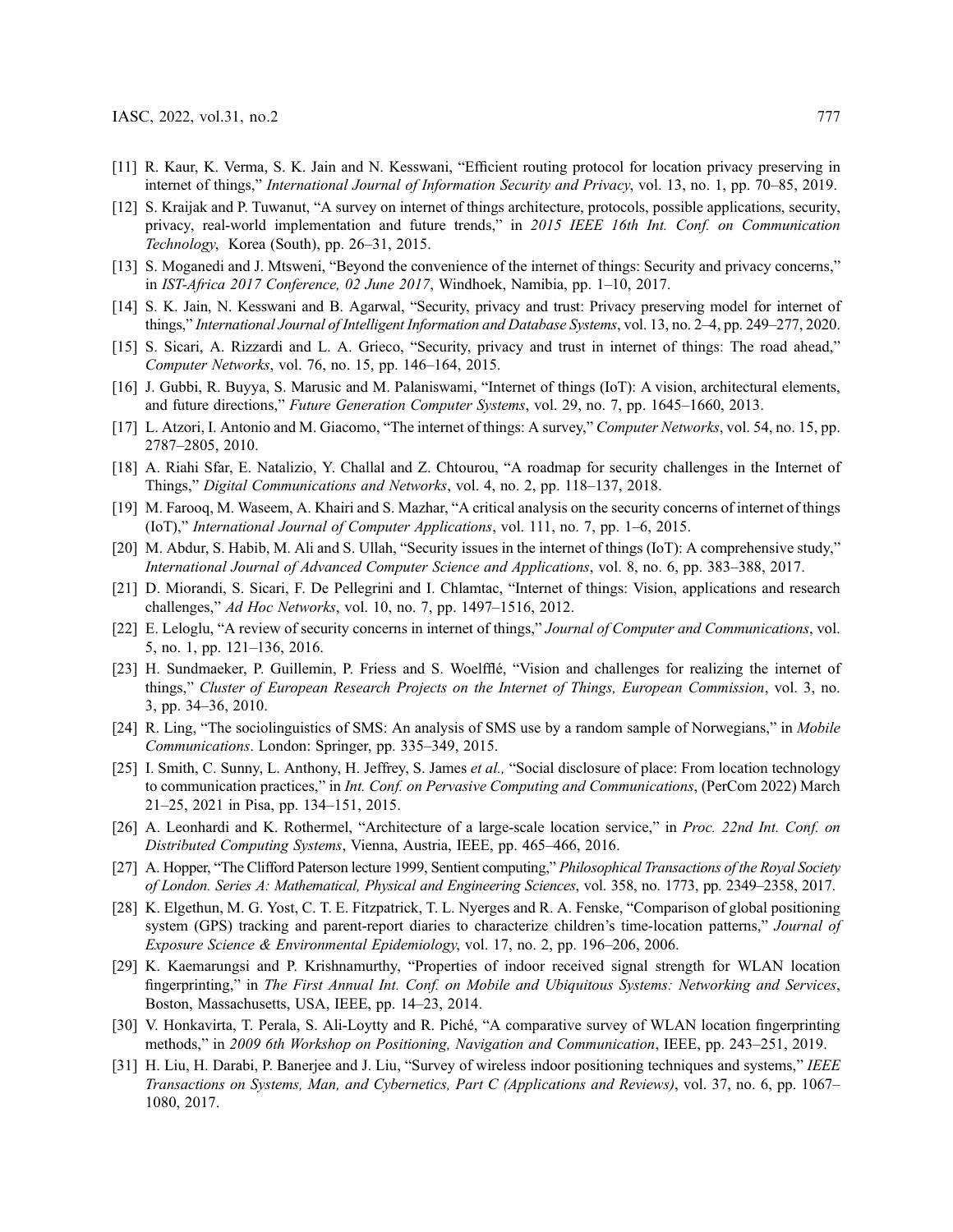- <span id="page-11-0"></span>[32] M. Rahnema, "Overview of the GSM system and protocol architecture," IEEE Communications Magazine, vol. 31, no. 4, pp. 92–100, 2011.
- <span id="page-11-1"></span>[33] Y. Liu, Z. Yang, X. Wang and L. Jian, "Location, localization, and localizability," Journal of Computer Science and Technology, vol. 25, no. 2, pp. 274–297, 2014.
- <span id="page-11-2"></span>[34] V. Memos, K. E. Psannis, B. G. Kim and B. B. Gupta, "An efficient algorithm for media-based surveillance system (EAMSuS) in IoT smart city framework," Future Generation Computer Systems, vol. 83, no. 7, pp. 619–628, 2018.
- <span id="page-11-3"></span>[35] R. Schlegel, C. Y. Chow, Q. Huang and D. S. Wong, "User-defined privacy grid system for continuous locationbased services," IEEE Transactions on Mobile Computing, vol. 14, no. 10, pp. 2158–2172, 2015.
- <span id="page-11-4"></span>[36] M. Henze, L. Hermerschmidt, D. Kerpen, R. Häußling, B. Rumpe et al., "A comprehensive approach to privacy in the cloud-based Internet of Things," Future Generation Computer Systems, vol. 56, pp. 701–718, 2016.
- <span id="page-11-5"></span>[37] A. Sadeghi, C. Wachsmann and M. Waidner, "Security and privacy challenges in industrial internet of things," in 52nd ACM/EDAC/IEEE Design Automation Conf., San Francisco, CA, USA, IEEE, pp. 1–6, 2015.
- <span id="page-11-6"></span>[38] C. Chow, M. Mokbel and W. Aref, "Casper: Query processing for location services without compromising privacy," ACM Transactions on Database Systems, vol. 34, no. 4, pp. 1–48, 2011.
- [39] D. Liao, H. Li, G. Sun, V. Anand, B. Niu et al., "Protecting user trajectory in location-based services, enhancing privacy through caching in location-based services," in 2015 IEEE Global Communications Conf., USA, IEEE, pp. 1–6, 2015.
- <span id="page-11-7"></span>[40] A. Ye, Y. Li and L. Xu, "A novel location privacy-preserving scheme based on l-queries for continuous LBS," Computer Communications, vol. 98, no. 10, pp. 1–10, 2017.
- <span id="page-11-8"></span>[41] X. Caron, R. Bosua, S. Maynard and A. Ahmad, "The internet of things (IoT) and its impact on individual privacy: An Australian perspective," Computer Law & Security Review, vol. 32, no. 1, pp. 4–15, 2016.
- <span id="page-11-9"></span>[42] R. Minch, "Location privacy in the era of the internet of things and big data analytics," in IEEE Hawaii 48th Int. Conf. on System Sciences, USA, pp. 521–530, 2015.
- <span id="page-11-10"></span>[43] P. Porambage, M. Ylianttila, C. Schmitt, P. Kumar, A. Gurtov et al., "The quest for privacy in the internet of things," IEEE Cloud Computing, vol. 3, no. 2, pp. 36–45, 2016.
- [44] S. Sicari, A. Rizzardi, L. Grieco and A. Coen-Porisini, "Security, privacy and trust in internet of things: The road ahead," Computer Networks, vol. 76, no. 15, pp. 146–164, 2015.
- <span id="page-11-11"></span>[45] B. Weinberg, G. Milne, Y. Andonova and F. M. Hajjat, "Internet of things: Convenience vs. privacy and secrecy," Business Horizons, vol. 58, no. 6, pp. 615–624, 2015.
- <span id="page-11-12"></span>[46] M. Henze, L. Hermerschmidt and D. Kerpen, "A comprehensive approach to privacy in the cloud-based internet of things," Future Generation Computer Systems, vol. 56, no. 15, pp. 701–718, 2016.
- <span id="page-11-13"></span>[47] L. González-Manzano, J. de Fuentes and S. Pastrana, "PAgIoT privacy-preserving aggregation protocol for internet of things," Journal of Network and Computer Applications, vol. 71, no. 1, pp. 59–71, 2016.
- <span id="page-11-14"></span>[48] P. Appavoo, M. Chan and A. Bhojan, "Efficient and privacy preserving access to sensor data for internet of things (IoT) based services," in 14th Int. Conf. on Communication Systems and Networks, India, pp. 1–8, 2016.
- <span id="page-11-15"></span>[49] C. Lai, H. Li and X. Liang, "CPAL: A conditional privacy preserving authentication with access linkability for roaming service," IEEE Internet of Things Journal, vol. 1, no. 1, pp. 46–57, 2014.
- <span id="page-11-16"></span>[50] S. Premnath and Z. Haas, "Security and privacy in the internet-of-things under time-and-budget-limited adversary mode," IEEE Wireless Communications Letters, vol. 4, no. 3, pp. 277–280, 2015.
- <span id="page-11-17"></span>[51] J. Jin, J. Gubbi and S. Marusic, "An information framework for creating a smart city through internet of things," IEEE Internet of Things Journal, vol. 1, no. 2, pp. 112–121, 2014.
- <span id="page-11-18"></span>[52] C. Perera, C. McCormick and A. Bandara, "Privacy-by-design framework for assessing internet of things applications and platforms," in IoT'16: The 6th International Conference on the Internet of Things, Stuttgart Germany, pp. 83–92, 2016.
- <span id="page-11-19"></span>[53] S. Zhang, K. K. R. Choo, Q. Liu and G. Wang, "Enhancing privacy through uniform grid and caching in locationbased services," Future Generation Computer Systems, vol. 86, no. 2, pp. 881–892, 2018.